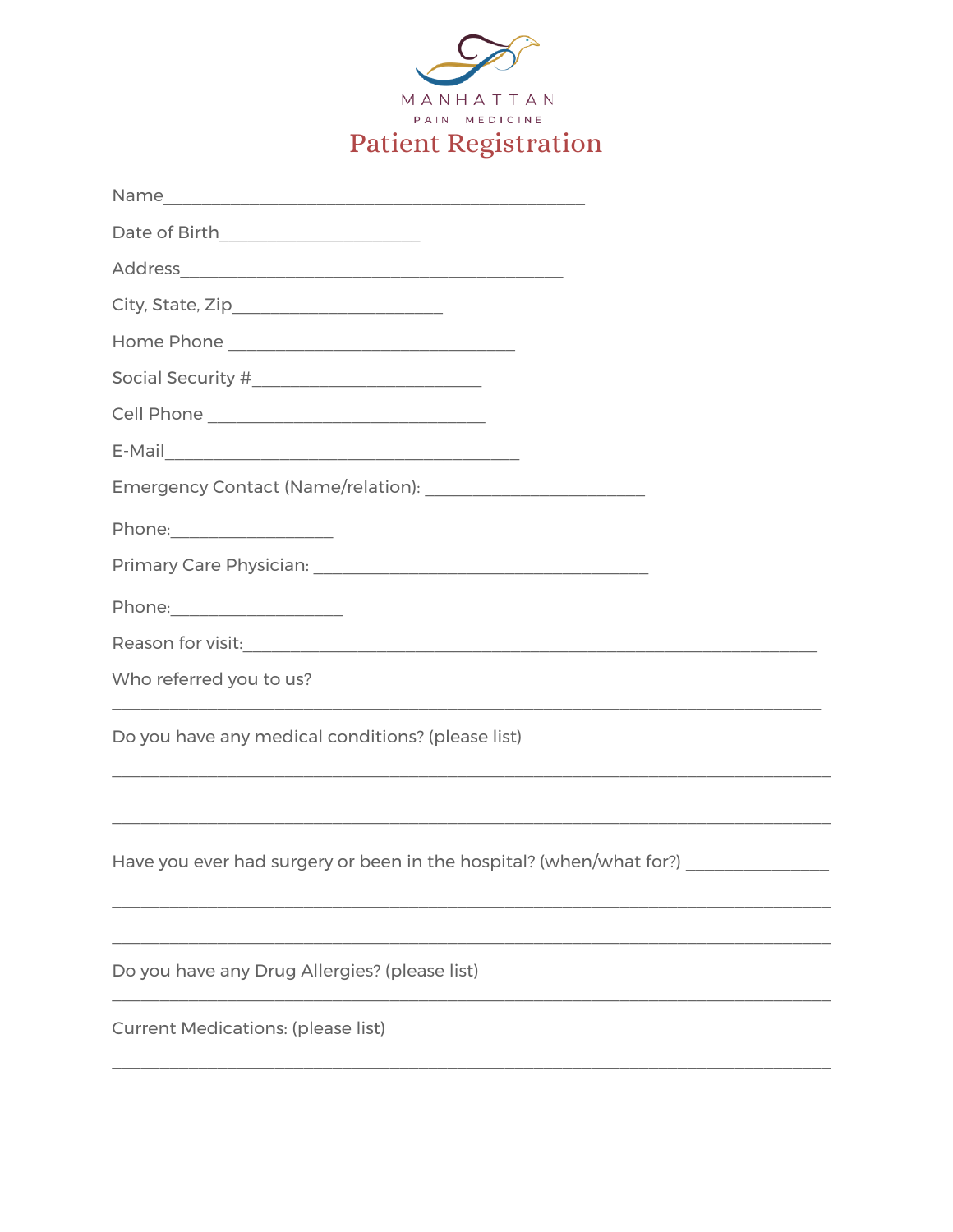

Do any of your immediate family members have any medical condition? (please list by relation)

 $\_$  , and the contribution of the contribution of the contribution of the contribution of  $\mathcal{L}_\text{max}$ 

| Height: will be a serious of the serious serious serious serious serious serious serious serious serious serio | Weight:                   |                                         |  |
|----------------------------------------------------------------------------------------------------------------|---------------------------|-----------------------------------------|--|
| Do you smoke cigarettes?                                                                                       | $\square$ Yes (packs/day) | $\Box$ No, but used to $\Box$ No, never |  |
| Do you drink alcohol?                                                                                          | $\square$ Yes (#/week)    | $\Box$ No, but used to $\Box$ No, never |  |
| Do you use recreational drugs?¤Yes                                                                             |                           | $\Box$ No, but used to $\Box$ No, never |  |
| Describe your type of work:                                                                                    |                           |                                         |  |
| Prior military service? $(Y/N)$                                                                                |                           |                                         |  |
| Level of Education:                                                                                            |                           |                                         |  |
|                                                                                                                |                           |                                         |  |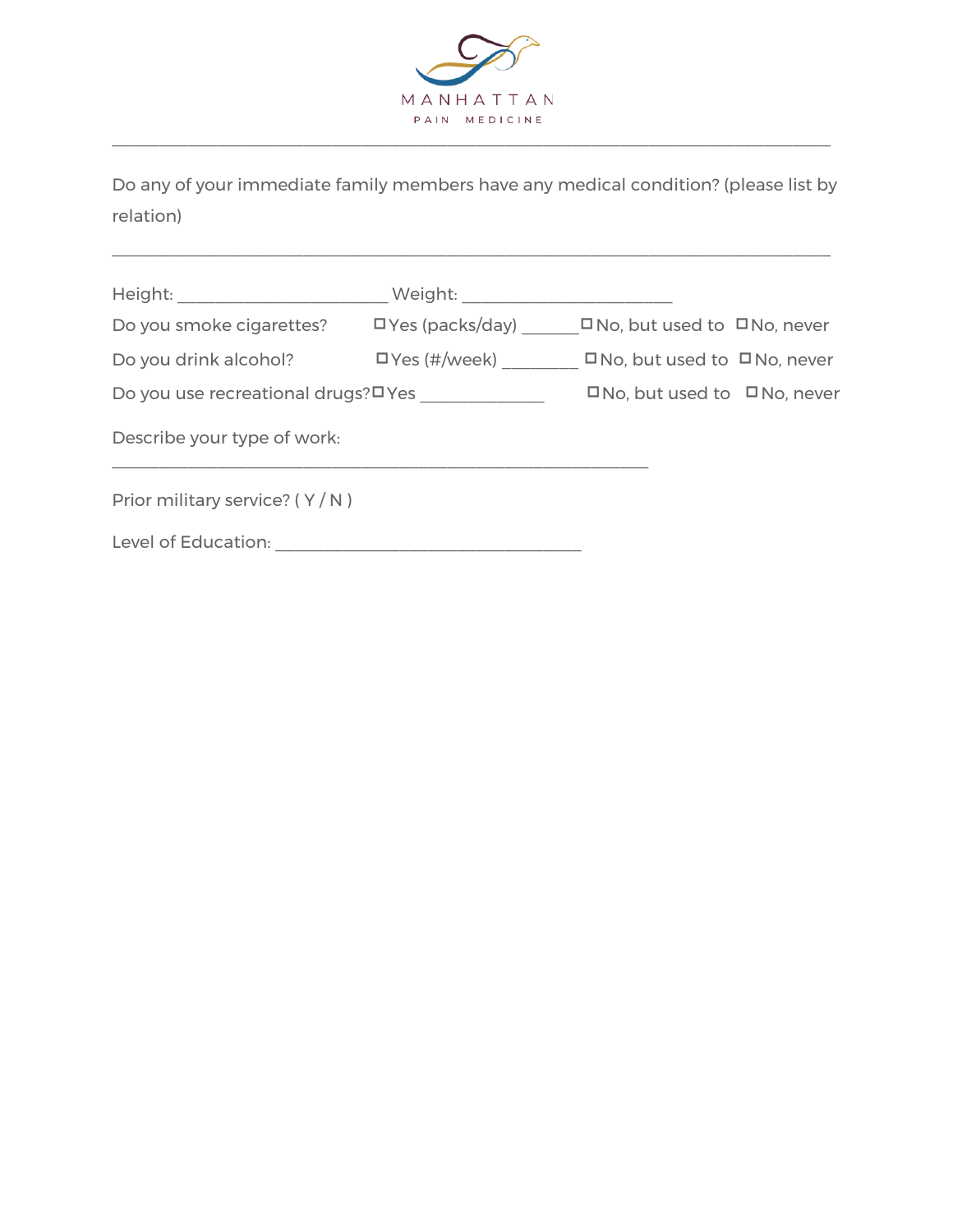

# Do you have any of the following? (Circle all that apply)

**GENERAL**: weakness, fatigue, fever/chills, significant weight change.

**SKIN**: rash, lumps, sores, itching, dryness, color change, changes in hair or nails.

**HEENT**: headache, head injury, dizziness, lightheadedness, vision changes, hearing problems, tinnitus, vertigo, earaches, nasal stuffiness, nasal discharge, nosebleeds, sinus trouble, dry mouth, hoarseness.

**NECK**: lumps, swollen lymph nodes, goiter.

**BREASTS**: lumps, pain or discomfort, nipple discharge.

**CARDIOVASCULAR**: chest pain or discomfort, palpitations, difficulty breathing, swelling.

**RESPIRATORY**: cough, difficulty breathing, wheezing.

**GASTROINTESTINAL**: trouble swallowing, heartburn, nausea, vomiting, diarrhea, rectal bleeding or tarry stools, constipation, abdominal pain.

**URINARY**: uncontrolled urination, urgency, burning or pain on urination, bloody urine, urinary infections, kidney stones.

**GENITAL:** hernias, discharge, sores.

**PERIPHERAL VASCULAR:** intermittent claudication, leg cramps, varicose veins, hair loss.

**MUSCULOSKELETAL**: joint pain/stiffness/swelling, muscle pain/stiffness, osteoporosis, fracture

**NEUROLOGIC**: fainting, blackouts, seizures, weakness, paralysis, numbness or loss of sensation, tingling, tremors or other involuntary movements.

**ENDOCRINE**: heat or cold intolerance, excessive sweating, excessive thirst or hunger.

**PSYCHIATRIC**: nervousness, depression, memory change, suicidal or homicidal ideation.

 $\_$  , and the set of the set of the set of the set of the set of the set of the set of the set of the set of the set of the set of the set of the set of the set of the set of the set of the set of the set of the set of th

#### **OTHER CURRENT SYMPTOMS:**

THE ABOVE INFORMATION IS ACCURATE TO THE BEST OF MY KNOWLEDGE.

Patient Signature Date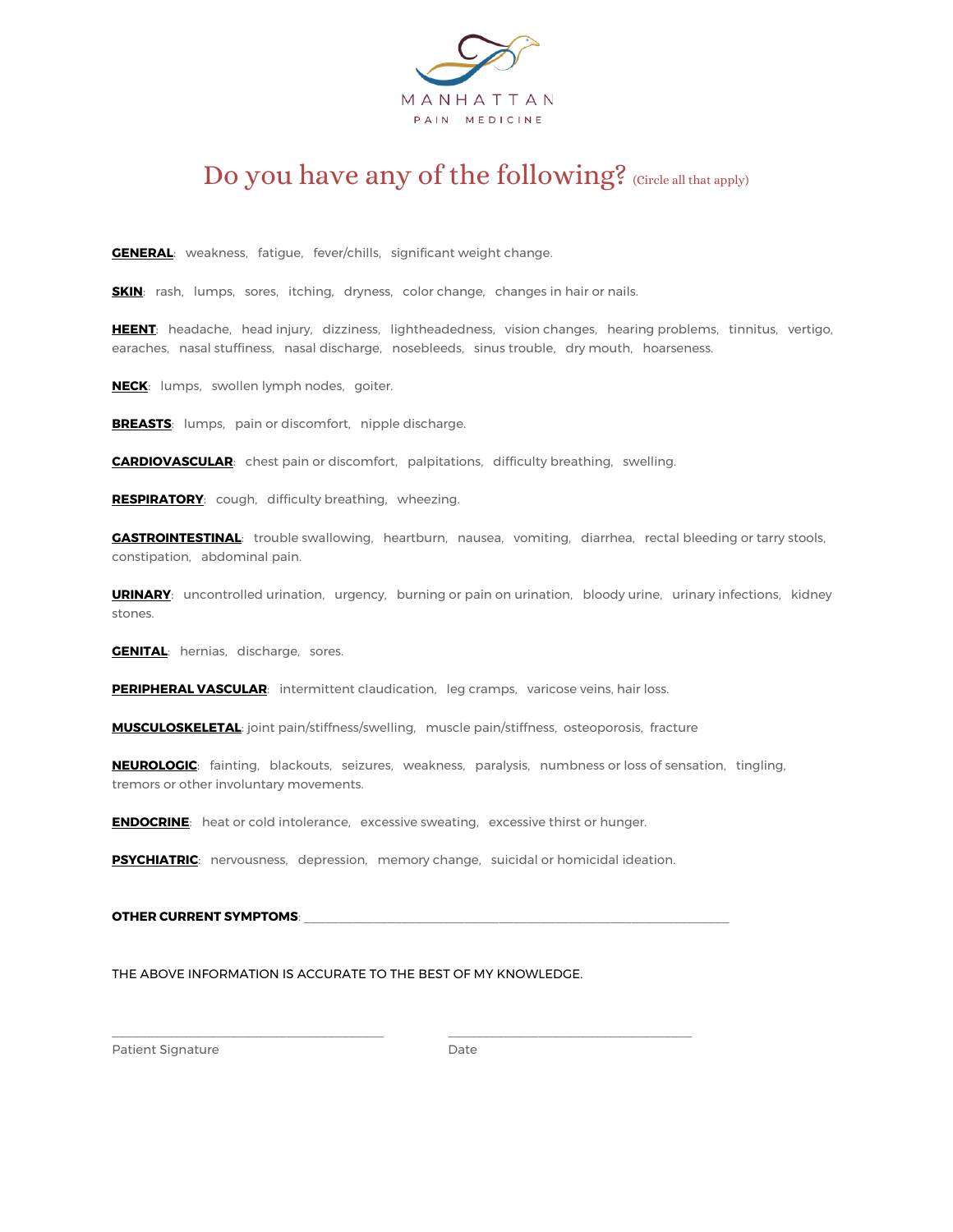

# Assignment of Benefits / Erisa Authorized Representative Form

## **ASSIGNMENT OF INSURANCE BENEFITS – APPOINTMENT AS LEGAL AUTHORIZED REPRESENTATIVE**

I hereby assign all applicable health insurance benefits and all rights and obligations that I and my dependents have under my health plan to the Provider and the providers representatives (hereinafter, "My Authorized Representatives") and I appoint them as my authorized representative with the power to:

- $\sqrt{\phantom{a}}$  File medical claims with the health plan
- $\sqrt{\phantom{a}}$  File appeals and grievances with the health plan
- $\sqrt{ }$  Institute any necessary litigation and/or complaints against my health plan NAMING ME AS PLAINTIFF IN SUCH LAWSUITS AND ACTIONS IF NECESSARY (or me as guardian of the patient if the patient is a minor)
- $\sqrt{ }$  Discuss or divulge any of my personal health information or that of my dependents with any third party including the health plan

I certify that the health insurance information that I provided to Provider is accurate as of the date set forth below and that I am responsible for keeping it updated.

I am fully aware that having health insurance does not absolve me of my responsibility to ensure that my bills for professional services from Provider are paid in full. I also understand that I am responsible for all amounts not covered by my health insurance, including co-payments, co-insurance, and deductibles.

### **AUTHORIZATION TO RELEASE INFORMATION**

I hereby authorize My Authorized Representatives to: (1) release any information necessary to my health benefit plan (or its administrator) regarding my illness and treatments; (2) process insurance claims generated in the course of examination or treatment; and (3) allow a photocopy of my signature to be used to process insurance claims. This order will remain in effect until revoked by me in writing.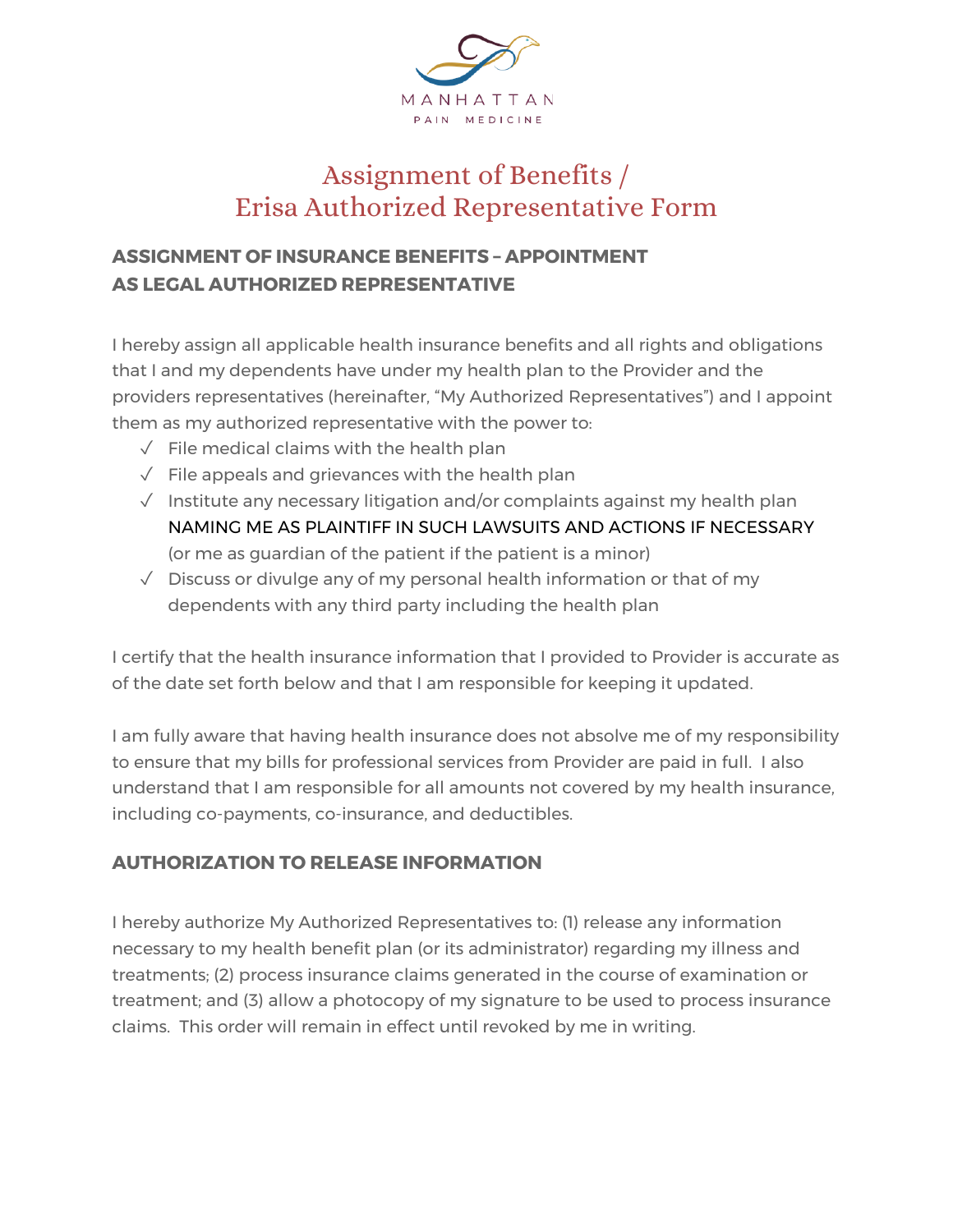

#### **ERISA AUTHORIZATION**

I hereby designate, authorize, and convey to My Authorized Representatives to the full extent permissible under law and under any applicable insurance policy and/or employee health care benefit plan: (1) the right and ability to act as my Authorized Representative in connection with any claim, right, or cause of action including litigation against my health plan (even to name me as a plaintiff in such action) that I may have under such insurance policy and/or benefit plan; and (2) the right and ability to act as my Authorized Representative to pursue such claim, right, or cause of action in connection with said insurance policy and/or benefit plan (including but not limited to, the right and ability to act as my Authorized Representative with respect to a benefit plan governed by the provisions of ERISA as provided in 29 C.F.R. §2560.5031(b)(4) with respect to any healthcare expense incurred as a result of the services I received from Provider and, to the extent permissible under the law, to claim on my behalf, such benefits, claims, or reimbursement, and any other applicable remedy, including fines. I authorize communication with the Provider and his authorized representatives by email and my email address is

\_\_\_\_\_\_\_\_\_\_\_\_\_\_\_\_\_\_\_\_\_\_\_@\_\_\_\_\_\_\_\_\_\_\_\_\_\_\_\_\_\_\_\_\_\_\_\_\_.

I understand I can revoke this authorization in writing at any time

### I UNDERSTAND THAT MANHATTAN PAIN MEDICINE, PLLC AND ALL PROVIDERS ARE OUT-OF-NETWORK WITH MY INSURANCE.

A photocopy of this Assignment/Authorization shall be as effective and valid as the original.

Patient name (print):

Signature: \_\_\_\_\_\_\_\_\_\_\_\_\_\_\_\_\_\_\_\_\_\_\_\_\_\_\_\_\_\_\_\_\_\_\_\_\_\_\_\_\_\_\_\_

\_\_\_\_\_\_\_\_\_\_\_\_\_\_\_\_\_\_\_\_\_\_\_\_\_\_\_\_\_\_\_\_\_\_\_\_\_\_\_\_\_\_\_\_\_\_\_\_\_\_\_\_\_\_\_\_\_\_\_\_\_\_

| Date: |  |
|-------|--|
|       |  |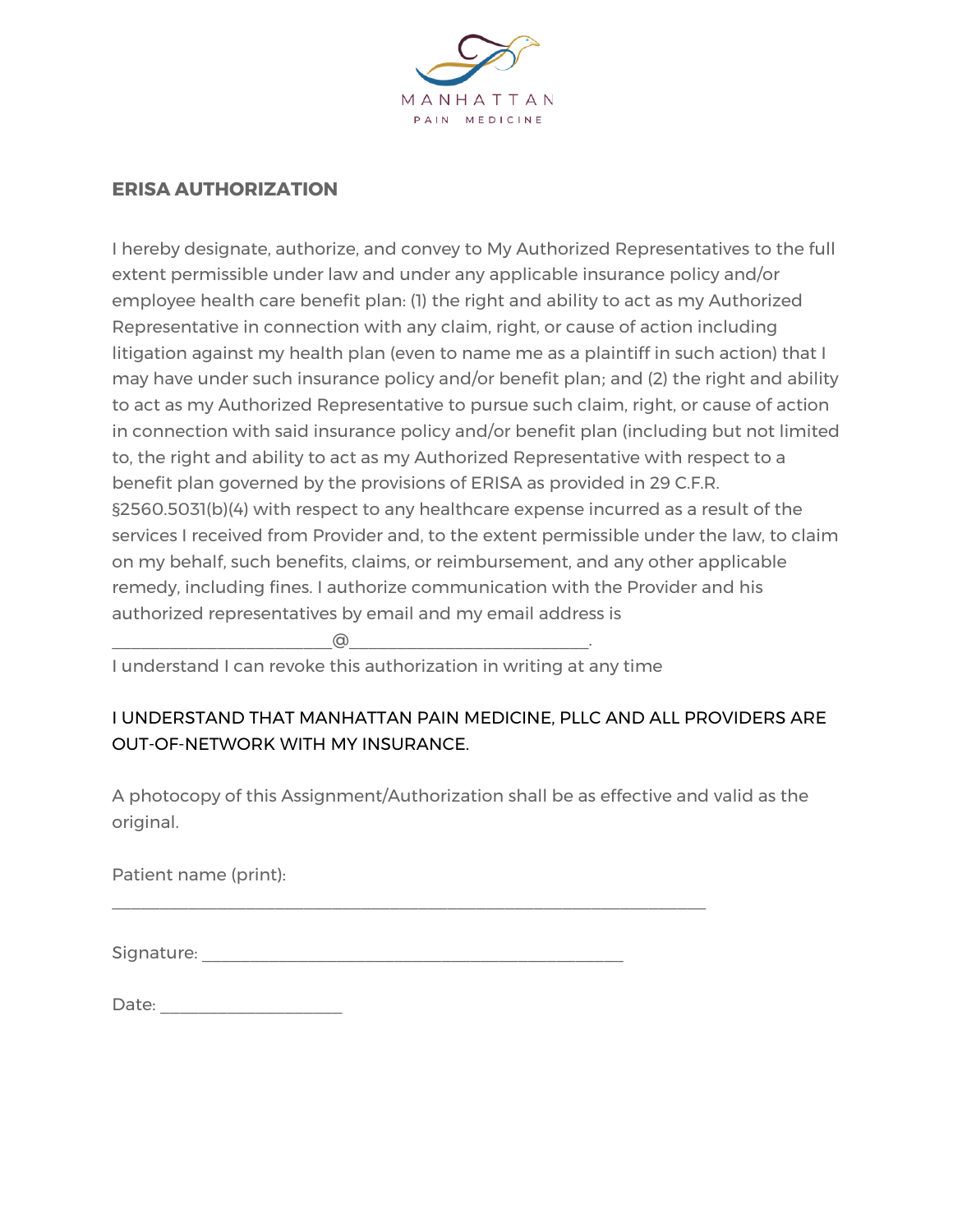

# E-mail Medical Communication Informed Consent

I am engaging in email communication with my physician realizing that, because there is no way to absolutely secure any electronic exchange of information, the probability of compromise of confidentiality of personal medical information is substantially increased compared to face-to-face information exchange. As such, email communication on personal medical matters should be as limited as possible and reserved for situations not practically allowing for face-to-face communication, but in which the failure to timely inform the patient or their agent on personal medical issues could significantly compromise the patient's best interests and outcome. No guarantee is made for the timely receipt of email communication, and no guarantee of response is made.

Notwithstanding the above, email communication should, as much as possible, avoid discussion of highly sensitive medical matters that could be, in the event of an information leak, deleterious personally or publicly to the patient and/or their agents. Such topics best avoided are medical disability, sexually transmitted diseases, substance abuse, psychiatric conditions, prognoses (medical outcomes), end-of-life conditions or prognostications, disclosure of demise of an individual, and any other matter that reason could suggest might result in unpredictable emotional distress or reaction in the recipient and possibly lead to behavior harmful to the recipient or others. In a word, remote communicating is a minimally controlled circumstance. Language used should be careful, deliberate, and avoid "emotionally charged" terms.

Email medical communication is a temporary convenience and intervention, not a substitute for proper face-to-face medical encounters. Habitual, ongoing use of email for communicating medical information is discouraged in the best interests of medical professionals and patients and their agents.

By signature, I indicate I have read the above content and policy of my healthcare provider and I agree to abide by the principles and spirit set forth in this document. I further understand the risks and limitations of transmission of medical information communication electronically, and so release from all and any liability my healthcare provider for any unauthorized disclosure or leak of such information inadvertently to parties outside the intended senders and recipients of such communications. I will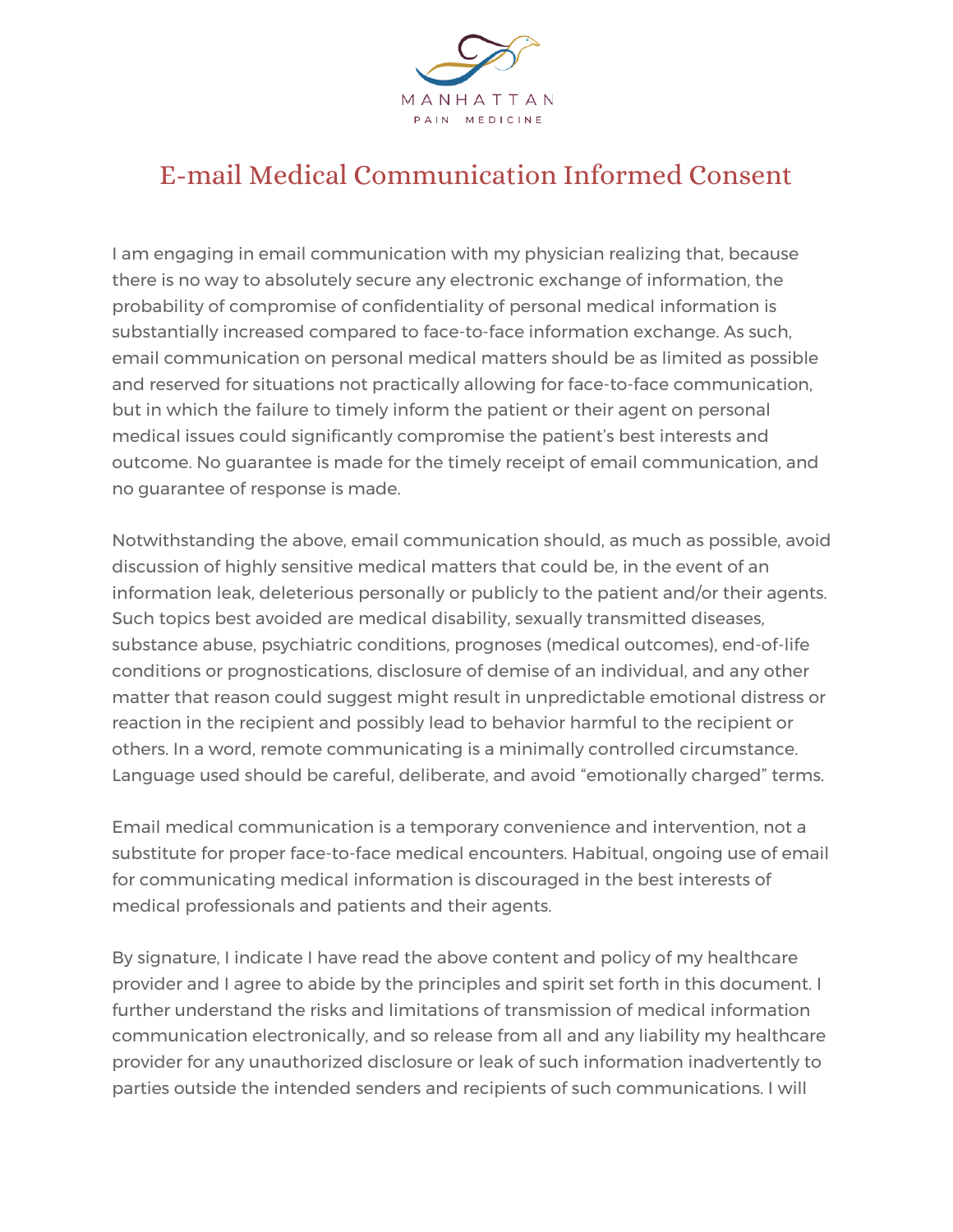

not hold responsible the sender of medical information by email for any delays in receiving such communications and resulting harm from such delays. I am aware that when communicating from the workplace some companies consider email "at work company property", and such messages may be monitored and read by the company's officials. Furthermore, email sent to your home may be intercepted by others. Email sent to your doctor's office, though directed to a specific individual, may be read by other than the designated recipient since all incoming messages in a medical facility must be reviewed timely, including when a staff member is absent for any reason. Finally, communicating by email always exposes both parties to the risk of computer software virus invasion which can jeopardize and destroy databases and software. By signing this, I release from any liability for damage from computer viruses my healthcare providers and their staff.

I also release my healthcare provider with whom I am communicating voluntarily in medical matters by email from any adverse effects such information has on me or my agents that might have been otherwise avoided or lessened by exchange of such information in face-to-face encounters. Taking all of the above into consideration, I wish to engage in email communications regarding my personal medical information or that for which I am a responsible agent. I have had an opportunity to ask questions on all the aforementioned and provide my consent freely.

\_\_\_\_\_\_\_\_\_\_\_\_\_\_\_\_\_\_\_\_\_\_\_\_\_\_\_\_\_\_\_\_\_\_\_\_\_\_\_\_\_\_\_\_\_\_\_\_\_\_\_\_\_\_\_\_\_\_\_\_\_\_\_\_\_\_\_\_\_

\_\_\_\_\_\_\_\_\_\_\_\_\_\_\_\_\_\_\_\_\_\_\_\_\_\_\_\_\_\_\_\_\_\_\_\_\_\_\_\_\_\_\_\_\_\_\_\_\_\_\_\_\_\_\_\_\_\_\_\_\_\_\_\_\_\_\_\_\_\_

Email Address:

Signature:  $\blacksquare$ 

Date:

Name (Print):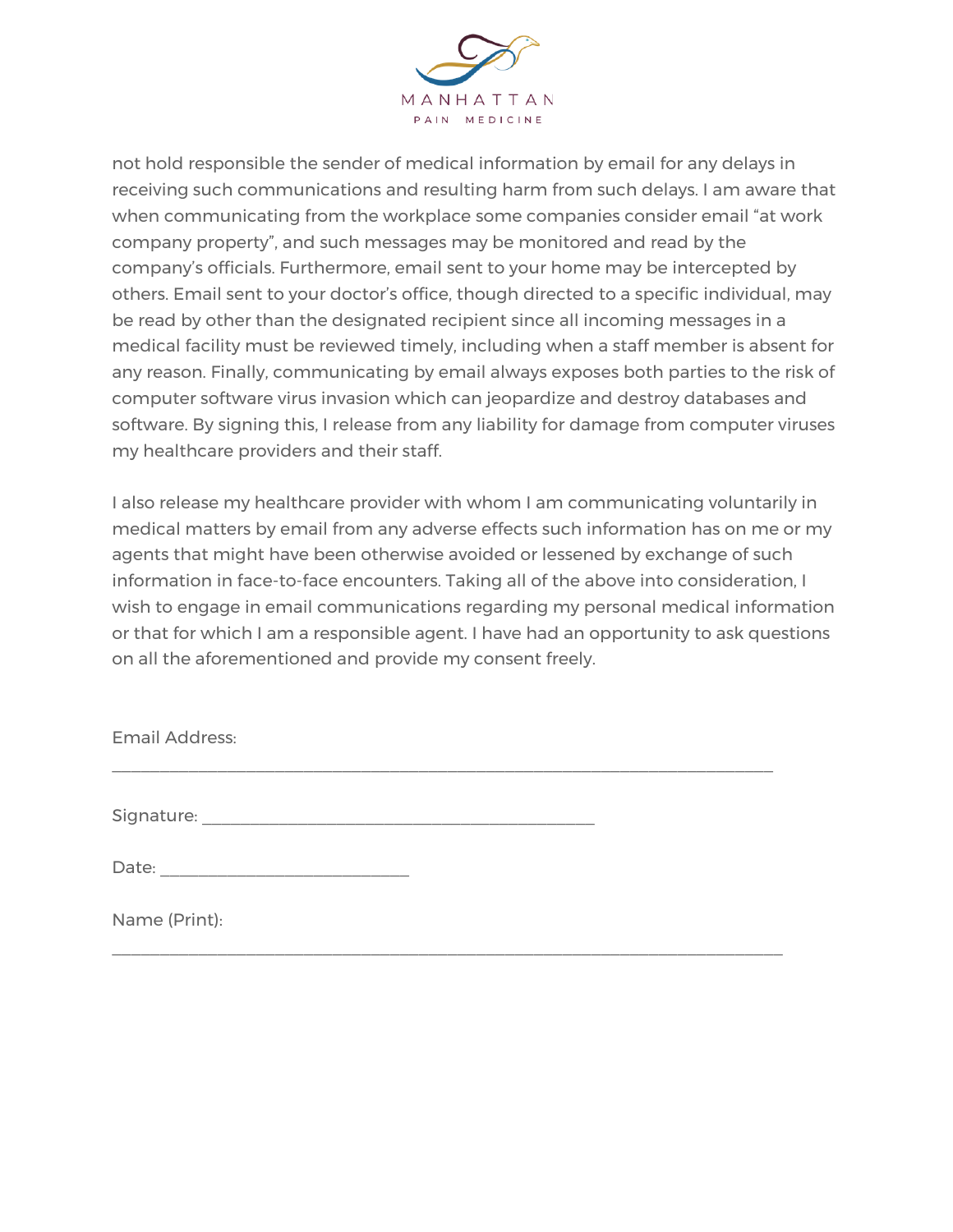

# Notice of Privacy Practices

This notice describes how medical information about you may be used and disclosed and how you can get access to this information. Please review it carefully.

#### NOTICE OF PRIVACY PRACTICES PURSUANT TO 45 C.F.R. S 164.520

#### 1. OUR DUTIES

We are required by law to maintain the privacy of your Protected Health Information ("Protected Health Information"). We must also provide you with notice of our legal duties and privacy practices with respect to Protected Health Information. We are required to abide by the terms of our Notice of Privacy Practices currently in effect. However, we reserve the right to change our Privacy practices in regard to Protected Health Information and make new privacy policies effective for all Protected Health Information that we maintain. We will provide you with a copy of any current privacy policy upon your written request, addressed to our Privacy Officer, at our current address.

#### 2. YOUR COMPLAINTS

You may complain to us and to the Secretary of the Department of Health and Human Services if you believe that your privacy rights have been violated. You may file a complaint with us by sending a certified letter addressed to "Privacy Officer" at our current address, stating what Protected Health Information you believe has been used or disclosed improperly. You will not be retaliated against for making a complaint. For further information you may contact our Privacy Officer, at telephone number (646) 580-3538.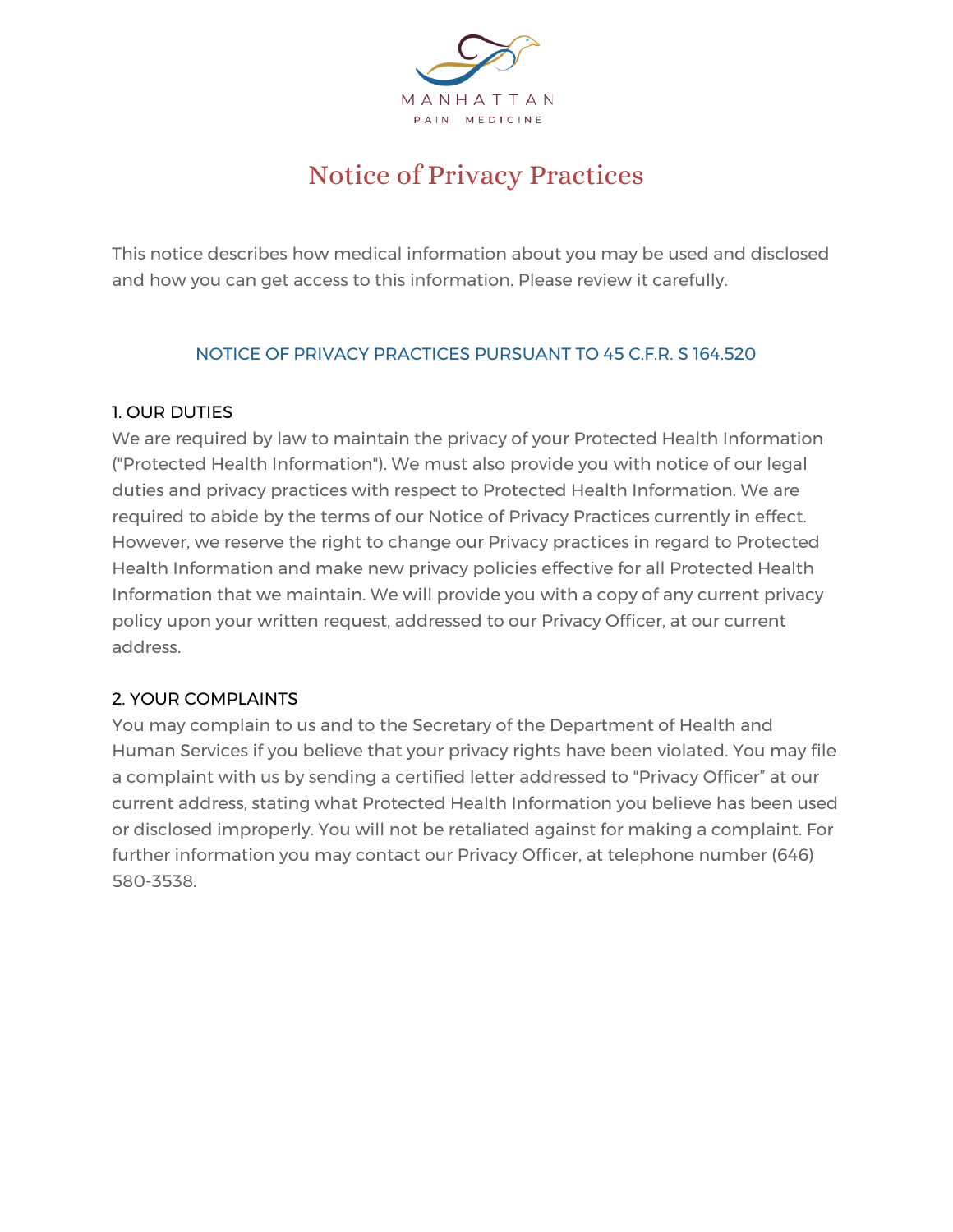

### 3. DESCRIPTION AND EXAMPLES OF USES AND DISCLOSURES OF PROTECTED HEALTH INFORMATION

Here are some examples of how we may use or disclose your Protected Health Information. In connection with treatment, we will, for example, allow a physician associated with us to use your medical history, symptoms, injuries or diseases to treat your current condition. In connection with payment, we will, for example, send your Protected Health Information to your insurer or to a federal program, such as Medicare, that pays for your treatment. This allows us to obtain payment for the services we rendered on your behalf. In connection with health care operations, we will for example, allow our auditors, consultants, or attorney's access to your Protected Health Information to determine if we billed you accurately for the services we provided to you.

#### 4. USES AND DISCLOSURES WHICH REQUIRE YOUR WRITTEN AUTHORIZATION

Uses and disclosures other than those involving treatment, payment, and health care operations, as well as those described in the following sections of this Notice, will only be made by obtaining a written authorization from you. You may revoke this authorization in writing at any time, except to the extent that we have taken action in reliance upon your authorization.

#### 5. USES AND DISCLOSURES NOT REQUIRING YOUR WRITTEN AUTHORIZATION

The privacy regulations give us the right to use and disclose your Protected Health Information if:

(i) You are an inmate in a correctional institution; (ii) we have a direct or indirect treatment relationship with you, (iii) we are so required or authorized by law. The purposes for which might use your Protected Health Information would be to carry out treatment, payment, and health care operations similar to those described in Paragraph I.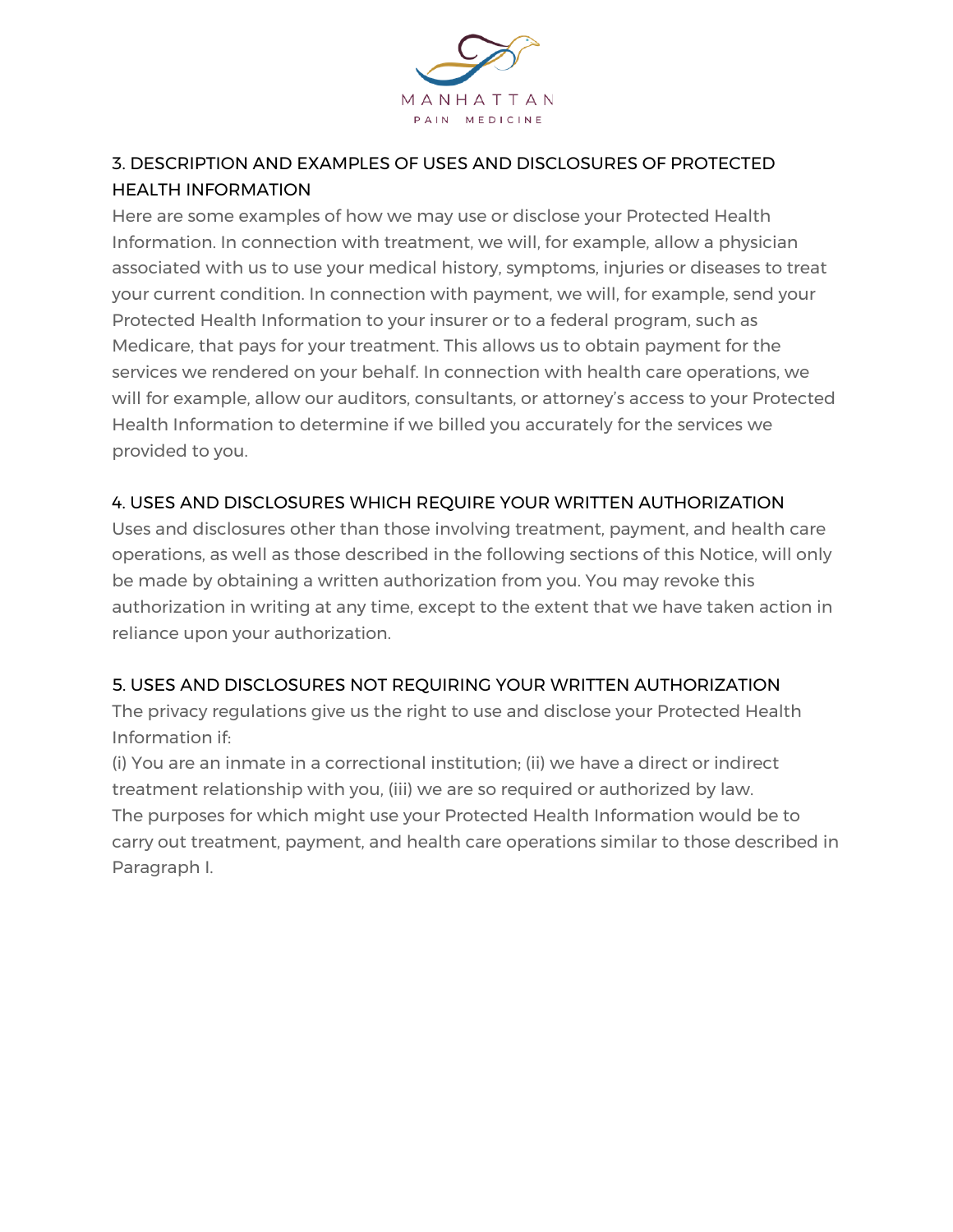

### 6. USES OF PROTECTED HEALTH INFORMATION TO CONTACT YOU

We may use your Protected Health Information to contact you regarding appointment reminders or to contact you with information about treatment alternatives or other health-related benefits and Services that, in our opinion, may be of interest to you. We may use your Protected Health Information to contact you in an effort to raise funds for our operations.

#### 7. DISCLOSURES OF PROTECTED HEALTH INFORMATION FOR BILLING PURPOSES

We may disclose your billing information to any person that calls our billing staff or agents the billing questions after we verify the identity of the person by requesting information such as your social security number or health plan number.

#### 8. DISCLOSURES FOR DIRECTORY AND NOTIFICATION PURPOSES

If you are incapacitated or not present at the time, we may disclose your Protected Health Information (a) for use in a facility directory, (b) to notify family or other appropriate persons your location or condition, and (e) to inform family, friends or caregivers of information relevant to their involvement in your ease or payment for your treatment. If you are present and not incapacitated. we will make the above disclosures, as well as disclose any other information to anyone you have identified, only upon your signed consent, your verbal agreement, or the reasonable belief that you would not object to such disclosure(s).

#### 9. INDIVIDUAL RIGHTS

(i) You may request us to restrict the uses and disclosures of your Protected Health Information , but we do not have to agree. (ii) You have the right to request that we communicate with you regarding your Protected Health Information in a confidential manner or Pursuant to an alternative means, such as by a sealed envelope rather than a postcard or by communicating to a specific phone number, or by sending mail to a specific address. We are required to accommodate all reasonable requests in this regard. (iii) You have the right to request that you be allowed to inspect and copy your Protected Health Information as long as it is kept as a designated record set, and as long as you pay in advance for the administrative time and costs hi make arrangements to have the records inspected and copied. Certain records are exempt from inspection and cannot be inspected or copied, so each request will be reviewed in accordance with the standards published in 45 C.F.R S 164.524. (iv) You have the right to amend your Protected Health Information for as long as the Protected Health Information is maintained in the designated record set. We may deny your request for